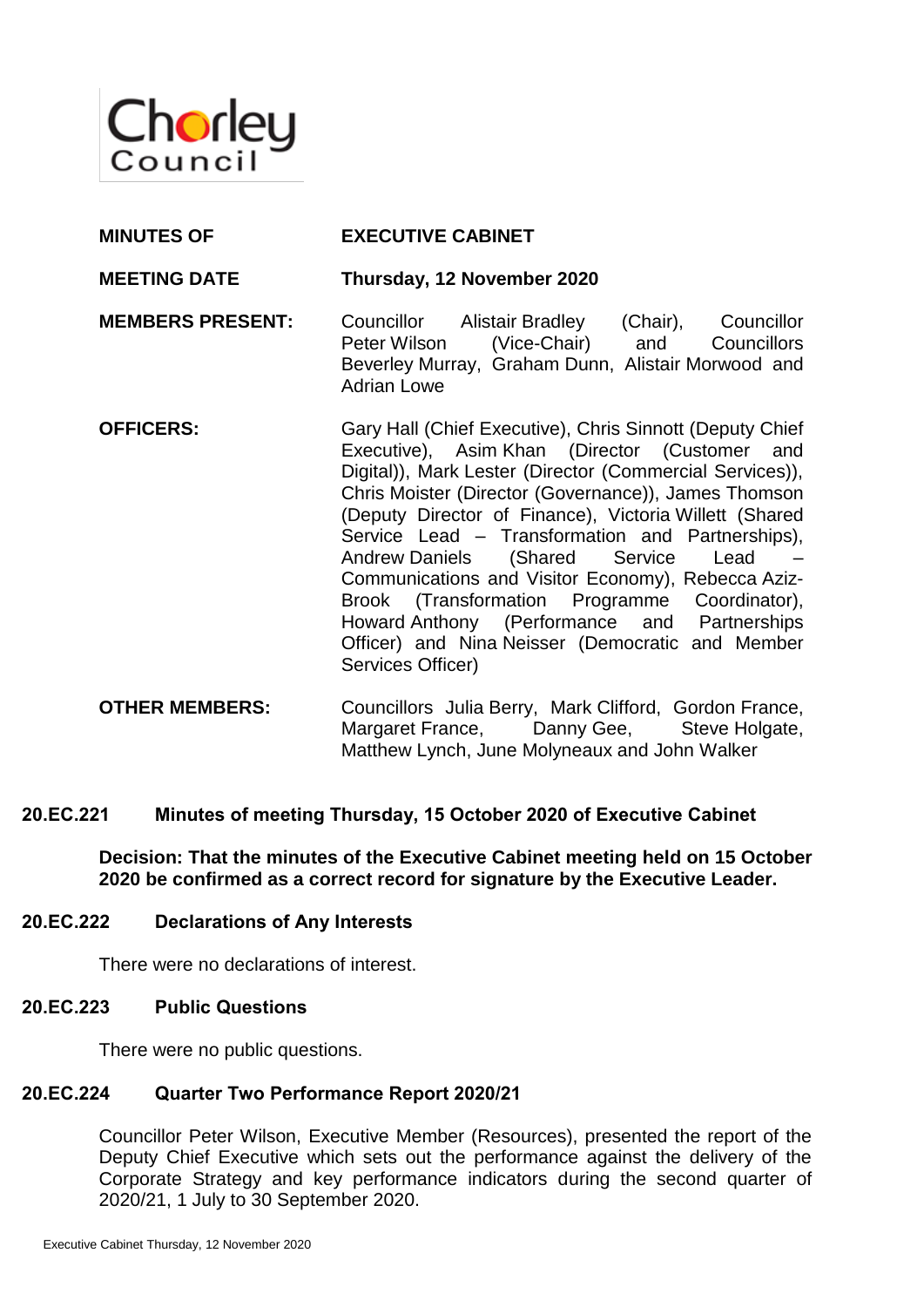Overall, the performance of key projects is excellent with 85% of the projects rated as green and 15% currently rated as amber; there are two action plans for the amber projects which are contained within this report. Performance of the Corporate Strategy indicators and key service delivery measures is good with 67% of Corporate Strategy measures and 83% of key service delivery measures performing on or above target, or within the 5% threshold. Those indicators performing below target have action plans outlined with measures to improve performance.

Members discussed the report, noting the effects of Covid-19 on performance, particularly in relation to the Town Centre and businesses. Members were encouraged to direct any businesses who are struggling during lockdown to the relevant officers. It was agreed that a note be sent out to Members with information on the stay at home grants to help advise any residents queries.

# **Decision:**

To note the report.

# **Reason for Recommendation(s):**

To facilitate the on-going analysis and management of the Council's performance in delivering the Corporate Strategy.

# **Alternative options considered and rejected:**

None.

# **20.EC.225 Update on and contract award for Astley Hall conservation work**

Councillor Peter Wilson, Executive Member (Resources), presented the report of the Deputy Chief Executive which updates Members on the progress of the conservation work at Astley Hall and seeks approval for delegated powers to award the contract for the main works following a competitive tender process.

The main work proposed to the hall includes the removal of the render on the front of the hall and the replacement of the windows and window frames, improving the visitor route, and repairs to the cottage roof. As part of the work the council also proposes to create a museum shop and information centre.

Other work that has taken place or is due to take place in the coming months includes; additional car parking spaces created with the extension of Hallgate car park, repair works to the footpath around the perimeter of the playing fields, lighting scheme for the main footpath through the park and funding set aside for the renovation of Ackhurst Lodge and the creation of a new attraction.

The main work to the Hall has been delayed due to the Covid-19 pandemic and a new programme has therefore been agreed. Members noted the key milestones to ensure that the work be completed ready for re-opening in July 2021.

Members supported the proposals in the report and discussed the options available if the original brick was in a poor state following the removal of the render.

# **Decision:**

1.To note progress on the project and timescale for completion.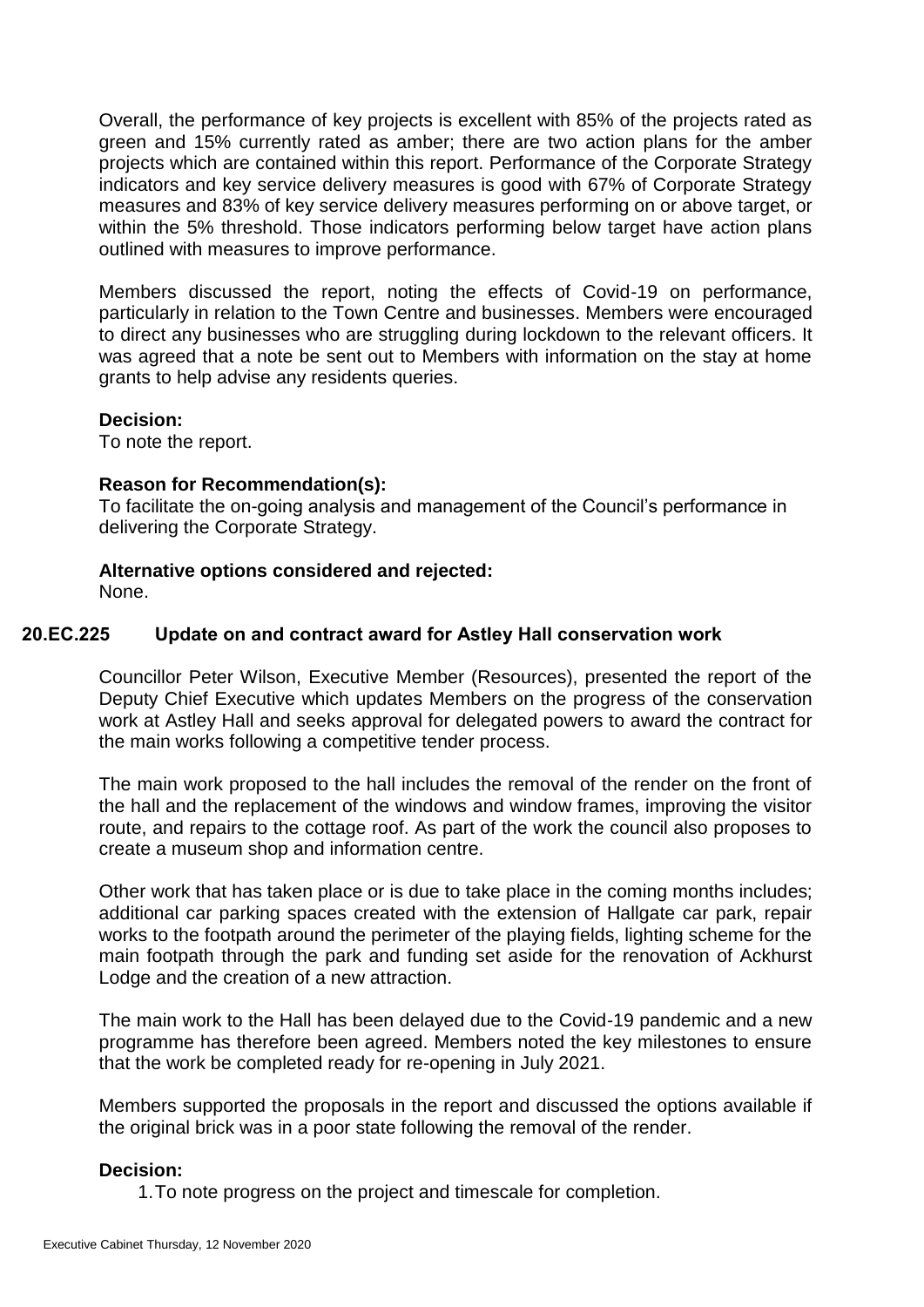- 2.To ratify the procurement approach that was approved by executive member decision in Appendix E and F.
- 3.To delegate powers to award the contract for the main works to the Executive Member for Resources based on the competitive tender process.

# **Reasons for recommendation(s)**

- 1. To ensure members are fully informed of progress on this project and ensure a decision is taken on the contract award in line with our formal procedures.
- 2. The decision on how the tender would be undertaken was taken by Executive Member Decision due to the amended timescales and to get the project back on track. The process needs to be ratified by Executive Cabinet in order to allow delegated powers for the contract award once the tenders have been returned and reviewed.

# **Alternative options considered and rejected:**

No alternative options have been considered as the contract award requires ratification from Executive Cabinet to delegate the decision to the executive member to keep the project on track. The decision to undertake the work has already been agreed as part of the corporate strategy.

# **20.EC.226 Public Spaces Protection Order - Renewals**

Councillor Bev Murray (Early Intervention) presented the report of the Deputy Chief Executive which sets out the renewal process for the council's current Public Spaces Protection Orders (PSPO's) which have been in place for three years.

Following the introduction of the Anti-Social Behaviour, Crime and Policing Act 2014, the Public Spaces Protection Orders were introduced to replace the Dog Control Orders (DCO's) and Designated Public Place Orders (DPPO's), Chorley Council replaced these orders with the PSPO's in November 2017.

Chorley Council currently has six PSPO's and it is proposed to extend five of the Orders and vary and extend one Order. Members supported the proposals.

## **Decision:**

- 1. Executive Cabinet support the extension of the current PSPO's and extends the Red Edged Map (original and proposed attached) on the Town Centre PSPO to include ASDA, Bolton St.
- 2. Delegated power to Director of Governance to amend as appropriate the wording of the orders.

## **Reasons for recommendation(s):**

To extend the current orders which gives Authorised Officers powers to use the PSPO's in the specific circumstances of the Orders and address the problematic behaviour efficiently and effectively.

## **Alternative options considered and rejected:**

- 1. Not to extend the PSPO's, however due to the problematic behaviour that the PSPO's cover it is proportionate and appropriate to consider that problems would re-occur / occur if the PSPO's were not in place and Council Officers would have difficulty to address these behaviours without the Orders in place.
- 2. Not to vary the Town Centre Map to include ASDA, Bolton Street. Currently the Town Centre PSPO does not include ASDA, Bolton St. However, there has